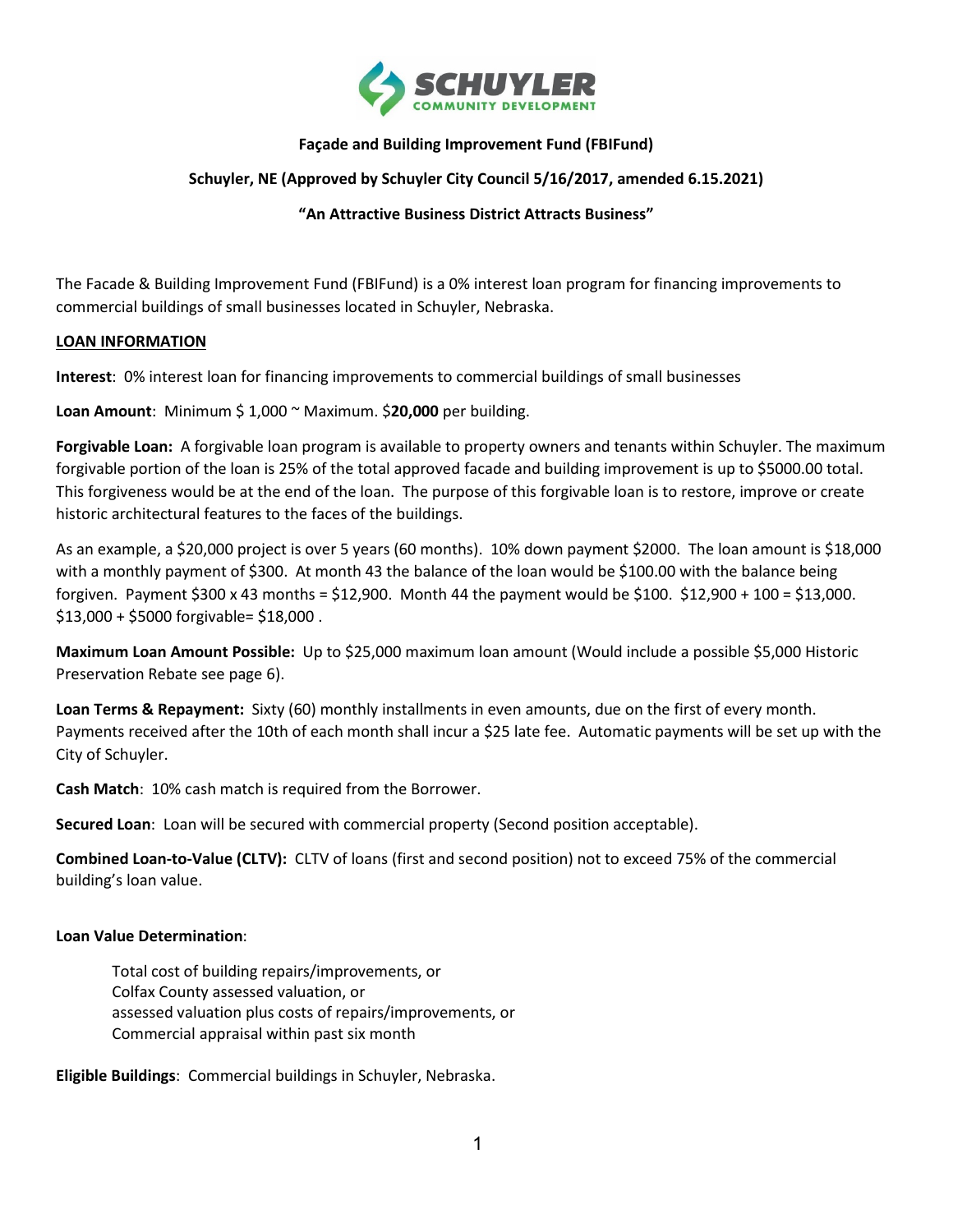**Eligible Applicants**: Owners of commercial buildings located in Schuyler or the two-mile zoning jurisdiction of Schuyler. Must be current on all property tax for all Colfax County properties owned. Fraternal and nonprofit organizations owning commercial buildings in Schuyler. \*\*Must be current on all property tax for all Colfax County properties owned.\*\*

**Application:** Applications must include actual bids or estimates which equal or exceed the grant funds requested. Bids or estimates must be from, and work must be completed by, a contractor registered with the City of Schuyler. Costs of materials are also eligible for reimbursement if the property owner provides the labor. Applications must pay for the work and/or materials and submit to the City all receipts for work completed and for materials purchased.

Approved Borrower may submit a second FBIFund loan request for the same commercial building receiving a previous loan. Repayment of first FBIFund loan shall be current to be eligible for submitting second loan request. Maximum of two FBIFund loans per commercial building and the combined loan amounts shall not exceed \$20,000.

**Note**: Based on the availability of funds, not all loan requests will be approved.

#### **Eligible repairs and improvements:**

*Note: All planned improvements must comply with Schuyler municipal building codes.*

- $\div$  Facade visible to public
- ❖ masonry brick work
- $\div$  siding repair / replacement
- ❖ painting of exterior walls
- $\mathbf{\hat{P}}$  abutted concrete to storefronts used for pedestrian sidewalks
- $\cdot \cdot$  repair/replacement of exterior windows and doors
- $\cdot$  new awnings / canopies permanently attached to building
- professionally design / installed signage (includes electrical signage)
- ❖ related labor costs
- $\div$  Early detection/warning systems (24-hour monitoring fire and/or burglary)
- Inspection fees by certified professionals for electrical heating, plumbing and/or overall fire safety of buildings
- Repair / new HVAC (heating, ventilation, air conditioning), electrical, plumbing
- Roof repair/replacement
- $\div$  Ground water mitigation (e.g., drainage tiles, sump pump)
- Foundation /structural repairs
- ❖ Repair/replace concrete sidewalks adjoining building
- ❖ Building repairs
- ❖ Related labor costs
- ❖ Historic Facade Preservation (See Page 6)

CONTACT: Economic Development Director [Schuyler.nedevelopment@gmail.com](mailto:Schuyler.nedevelopment@gmail.com)

1119 B Street (Homestead Center) Schuyler, NE 68661 402-276-4127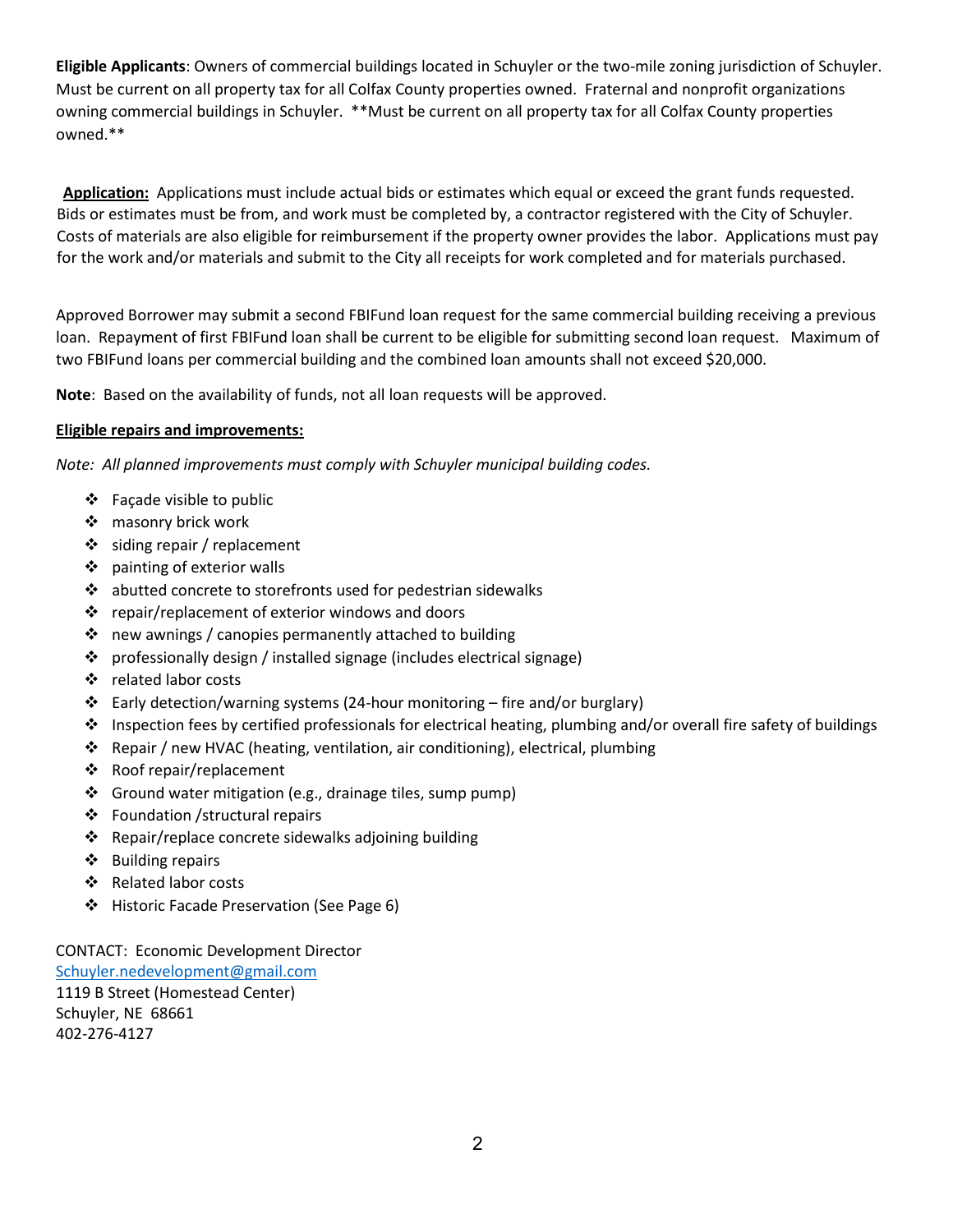# Facade & Building Improvement Fund (FBIFund)

## **Loan Process**:

- 1. Applicant completes Preliminary FBIFund Application (*see Page 4*) and submits to the Economic Development Coordinator @ 1119 B Street (Homestead Center).
- 2. Applicant's eligibility for FBIFund loan confirmed by Economic Development Coordinator (EDC).
- 3. After eligibility is confirmed and conveyed to application, additional documents must be submitted by applicant to Economic Development Coordinator:
- Completed Credit Application, Recent Credit Bureau Report, Federal Tax Returns 2 years, Proof of Hazard Insurance
- $\triangleright$  Sketched design of proposed improvements including detailed description of materials and colors (pre-approval by City Building Inspector required)
- $\triangleright$  Contractor's detailed / accurate cost estimate of planned improvements including Contractor's name, business address, and telephone number.
- $\triangleright$  Completion date of all planned improvements
- 4. Loan Review Board (LRB) will meet and approve or decline loan request. (Board Members (five) appointed by Mayor and approved by City Council.)
- 5. Applicant will be notified by EDC if loan request is approved or declined.
- 6. If approved, FBIF Fund Loan agreement Letter will be prepared by EDC and signed by Mayor and approved Borrower.
- 7. Planned improvements need to be authorized for completion by City Building Inspector and a Building Permit secured at Municipal Building (1103 B Street, Schuyler). Building Permit fee is an out-of-pocket expense to Applicant / Borrower and is not included with loan.
- 8. Completed improvements approved by City Building Inspector**.**
- 9. Borrower lets EDC know that improvements are completed and building inspector has approved. Then loan documents will be prepared. The Loan Processing Fee (title search, Promissory Note, Deed of Trust, legal review) incurred by Borrower and is included with FBIFund loan. Promissory Note and Deed of Trust will be finalized and prepared for signatures by the City Attorney.
- 10. After completed signatures on legal documents and completed improvements approved by City Building Inspector, City Council will authorize co-payment to Applicant and Contractor.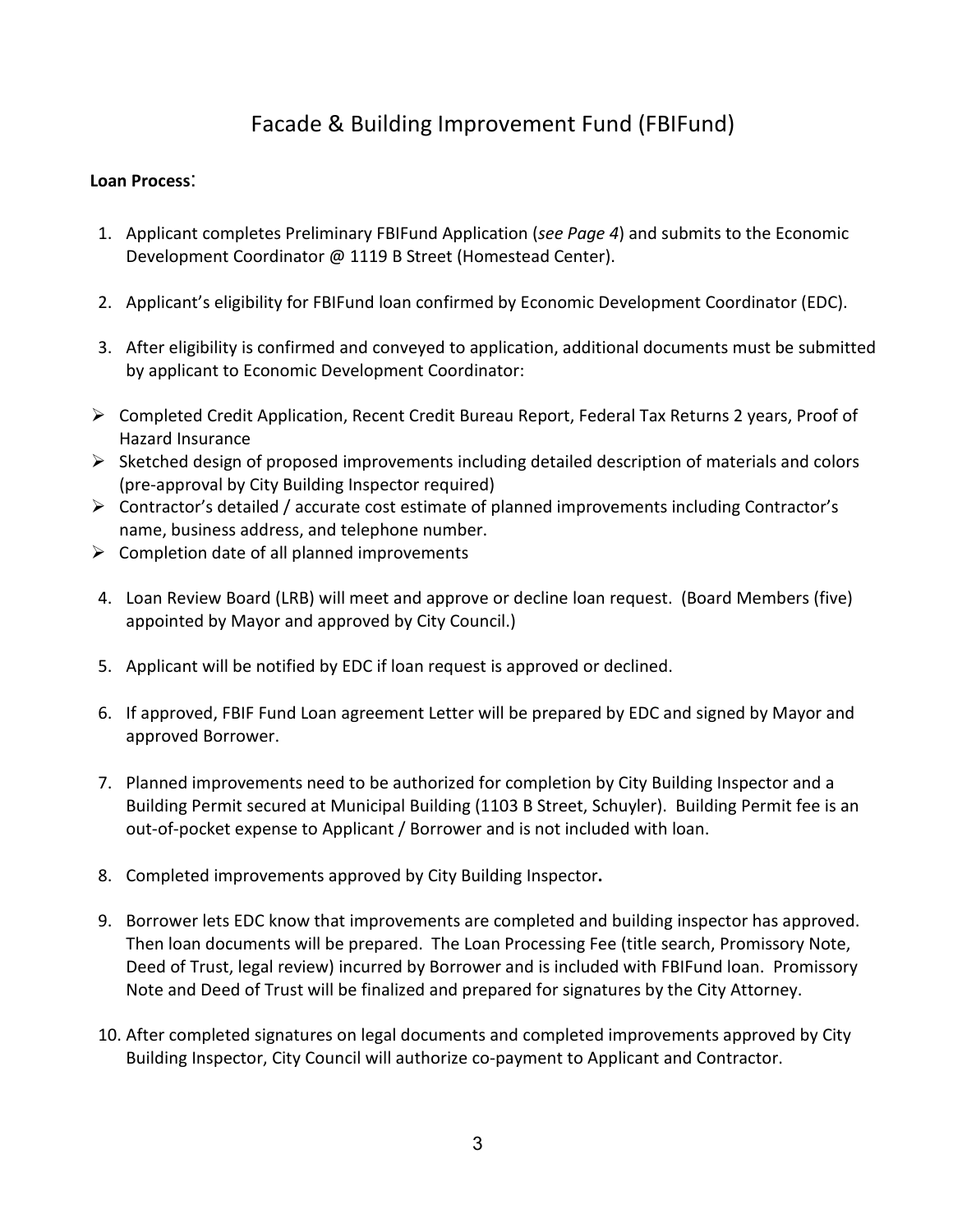- 11. Loan repayment of sixty (60) monthly installments in even amounts (five-dollar increments) will begin six months after loan closing date. Payment received after the 10<sup>th</sup> of each month shall incur a \$25 late fee. Automatic payments will be set up with the City of Schuyler. There is no penalty for early loan payoff.
- 12. The forgivable portion of the loan will be applied at the end of the loan. The maximum forgivable portion of the loan is \$5000 or a maximum of 25% of the total loan.
- 13. Hazard Insurance is mandatory for the duration of loan. Secured loans require City of Schuyler to be listed on the insurance policy as an" loss payee". Please provide City of Schuyler a copy of hazard insurance policy and update each year until loan is fully repaid.
- 14. If the building is sold before the loan is repaid, payment of loan balance is due immediately on sale of building**.** The forgiveness portion of the loan will be null and void.
- 15.City of Schuyler administers FBIFund loan repayments.

**Note: Depending on the availability of funds, not all requests will be approved for FBIFund loan.**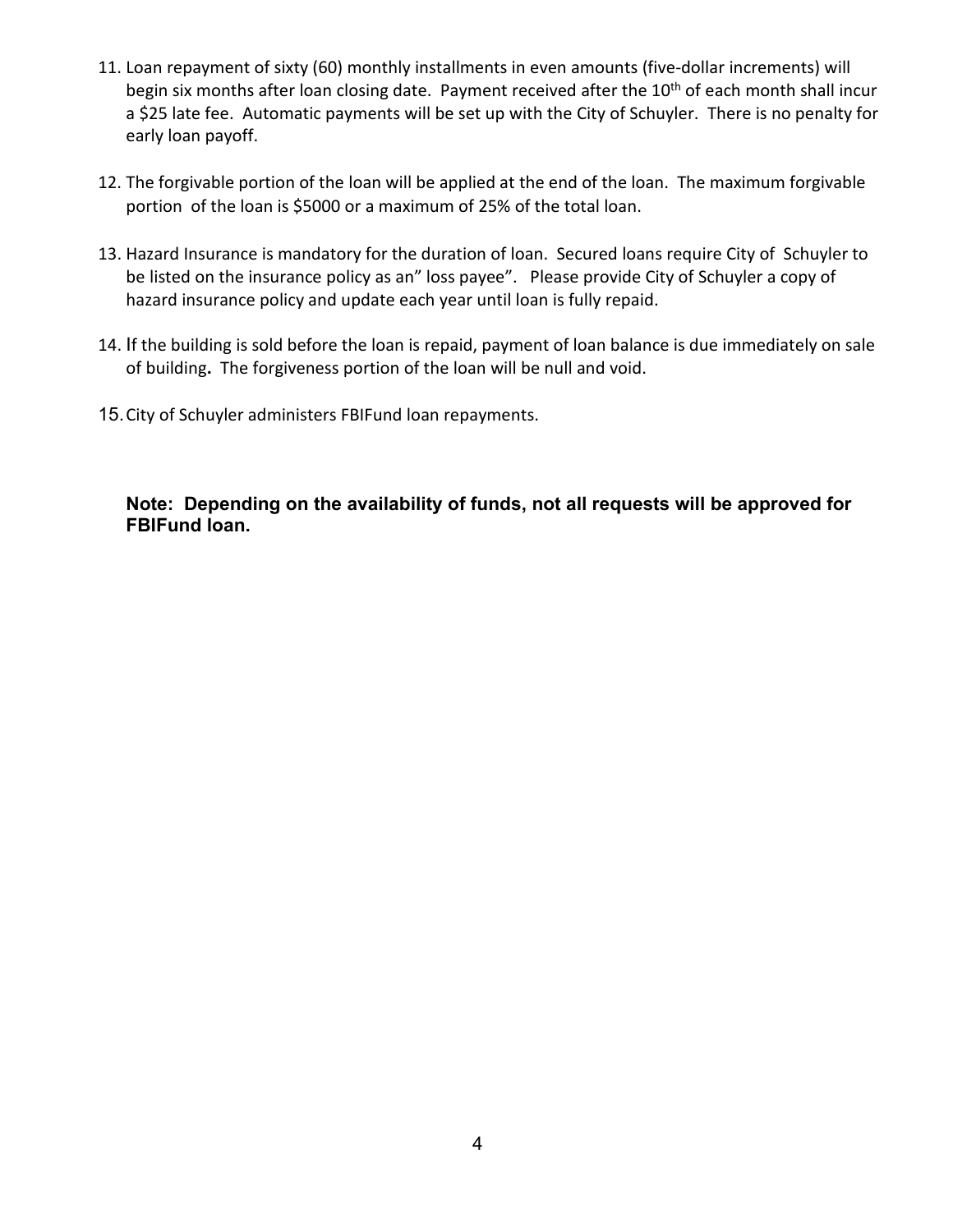# **Facade & Building Improvement Fund (FBIFund)**

Schuyler, NE

## **Preliminary Application – Basic Loan Amount**

FBIFund is a 0% interest repayable micro-loan for improvements to commercial buildings located in Schuyler. Loan amount per building improvement is \$1,000 minimum  $\sim$  \$20,000 maximum. There is a forgivable portion of the loan up to 25% of the total approved façade and building improvements up to \$5000 maximum. Borrower required to provide 10% cash match. Loan Processing Fee (title search, Promissory Note, Deed of Trust, legal review) incurred by Borrower and included with loan. Loan repayment is sixty (60) monthly installments in even amounts (five-dollar increments). Building Permit fee an out-of-pocket expense to Applicant / Borrower (not included with loan). Hazard Insurance mandatory.

# **Type / Print Legibly**

| Name of Applicant: <u>I ast Name</u><br>I ast Name First Name                     |                | Middle Name                                                                                                                                                                                                                                                                                                                                                         |                              |
|-----------------------------------------------------------------------------------|----------------|---------------------------------------------------------------------------------------------------------------------------------------------------------------------------------------------------------------------------------------------------------------------------------------------------------------------------------------------------------------------|------------------------------|
| Social Security Number (SSN): _____- - ____- Date of Birth: ____________          |                |                                                                                                                                                                                                                                                                                                                                                                     |                              |
|                                                                                   |                |                                                                                                                                                                                                                                                                                                                                                                     |                              |
|                                                                                   |                |                                                                                                                                                                                                                                                                                                                                                                     |                              |
|                                                                                   |                |                                                                                                                                                                                                                                                                                                                                                                     |                              |
|                                                                                   |                |                                                                                                                                                                                                                                                                                                                                                                     |                              |
|                                                                                   |                |                                                                                                                                                                                                                                                                                                                                                                     |                              |
| Applicant is Owner of Commercial Building requesting FBIFund: Yes / No            |                |                                                                                                                                                                                                                                                                                                                                                                     |                              |
| <b>Estimated Building Improvements:</b>                                           |                | $\begin{picture}(20,10) \put(0,0){\vector(1,0){100}} \put(15,0){\vector(1,0){100}} \put(15,0){\vector(1,0){100}} \put(15,0){\vector(1,0){100}} \put(15,0){\vector(1,0){100}} \put(15,0){\vector(1,0){100}} \put(15,0){\vector(1,0){100}} \put(15,0){\vector(1,0){100}} \put(15,0){\vector(1,0){100}} \put(15,0){\vector(1,0){100}} \put(15,0){\vector(1,0){100}} \$ |                              |
| Loan Processing Fee included with loan (title search,                             |                |                                                                                                                                                                                                                                                                                                                                                                     |                              |
| Promissory Note, Deed of Trust, legal review)                                     | $\mathfrak{S}$ |                                                                                                                                                                                                                                                                                                                                                                     | 300.00 (Loan Processing Fee) |
|                                                                                   | <b>TOTAL</b>   | $$$ ___________________                                                                                                                                                                                                                                                                                                                                             |                              |
| <b>Estimated 10% Cash Match:</b><br>Estimated FBIFund Loan Amount (Ioan secured): |                | $\frac{1}{2}$ (\$20,000 maximum)                                                                                                                                                                                                                                                                                                                                    |                              |
| <b>Estimated Monthly Repayment</b>                                                |                | $\qquad \qquad \$$                                                                                                                                                                                                                                                                                                                                                  |                              |
|                                                                                   |                | Date                                                                                                                                                                                                                                                                                                                                                                |                              |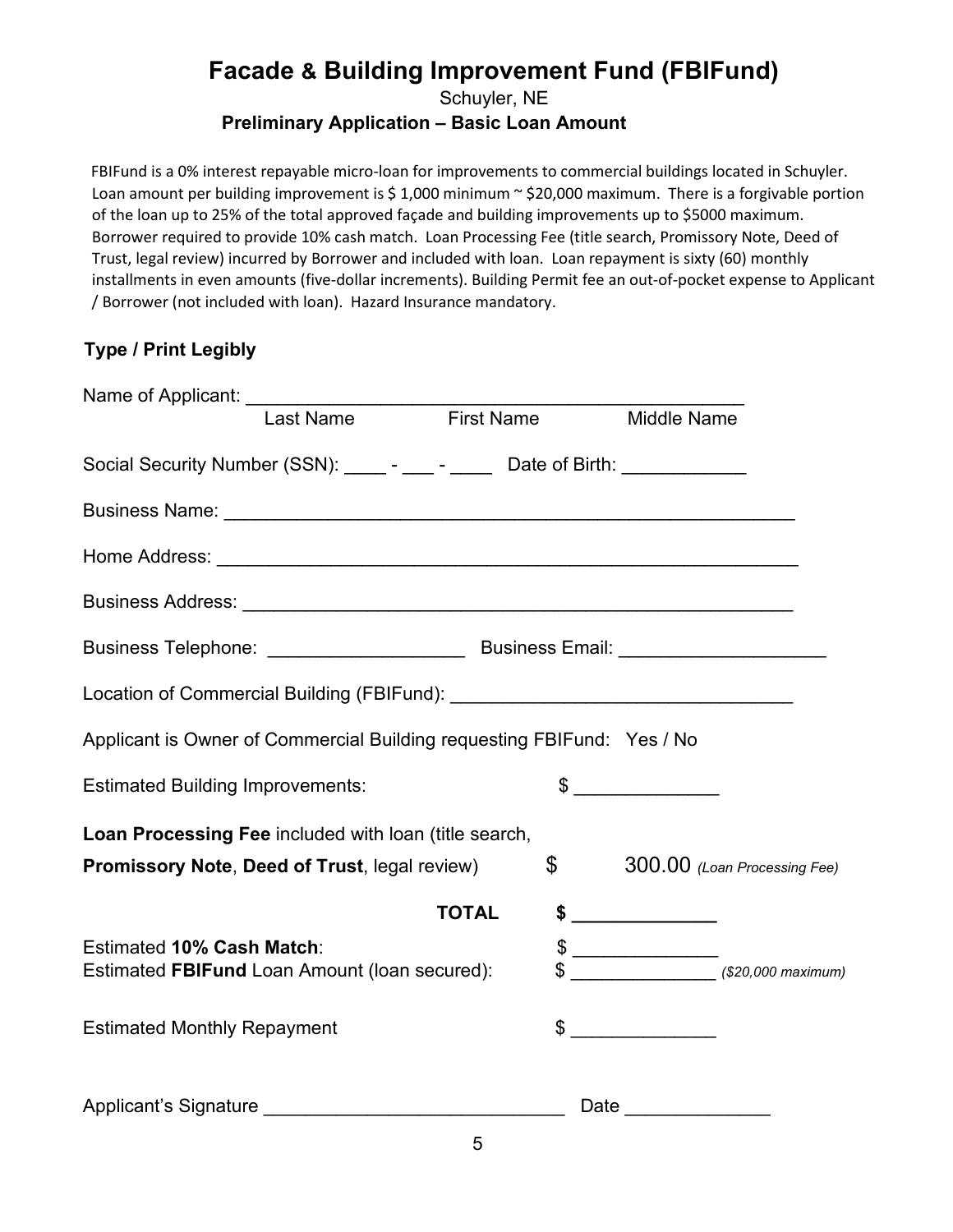# Historic Preservation Rebate (*HPR*)

# Funded Through Façade & Building Improvement Fund (FBIFund)

## **Overview:**

- Rebate is open to commercial buildings located in Downtown Schuyler Historic District.
- Up to \$5,000 additional loan amount by qualifying for Historic Preservation Rebate (*HPR*).
- Up to \$25,000 Overall Loan Amount (\$20,000 *Basic Loan Amount* + \$5,000 *HPR).* All Façade and Building Improvement Funds process and information apply.
- 0% interest and 72 months repayment of entire Overall Loan Amount (Basic Loan Amount + *HPR loan*).

# **Eligibility of Commercial Buildings: (***HPR*):

- 1. *'Contributing'* commercial buildings located in the Downtown Schuyler Historic District and identified in the National Register of Historic Places Registration Form.
	- a) Proposed facade improvements retain building's historic character as *'contributing'* to Downtown Historic District to be eligible for *HPR.*
- 2. **'**Non-contributing' commercial buildings located in the Downtown Schuyler Historic District and identified in the National Register of Historic Places Registration Form.
	- b) Facade improvements have resulted in the commercial building's return to its original historic character thereby *'contributing'* to the Downtown Historic District.

## *HPR* **Requirements**:

- 1. Must Install early warning fire detection and/or fire suppression system (sprinklers).
- 2. Hazard insurance required minimum 90% replacement coverage.
- 3. Business continuation insurance coverage required.
- 4. Building compliant with Schuyler Municipal Codes.
- 5. Annual fire / safety inspection by Fire Department & Municipal Building Inspector.
- 6. No smoking permitted in building (all floors commercial & residential).
- 7. Property Owner must be current on all Colfax County property taxes

## **Historic Preservation Rebate Amount**:

- 1) If requirements are met, applicant is then eligible for the \$500 Historic Preservation Rebate (HPR) for each \$5,000 of completed building improvements. (improvements that are made before loan is given and have been completed and approved by city building inspector.
- 2) \$5,000 maximum *HPR* per building (up to \$50,000 in total Building Improvements).
- 3) Building shall remain compliant with all *HPR* Requirements.
- 4) *HPR* will be paid in five equal annual installments beginning 12 months from date of completion.
- 5) Annual building inspection shall confirm compliance with all Municipal Codes prior to annual payment of Historic Preservation Rebate (*HPR*).
- 6) *HPR* funded from Historic Downtown Redevelopment / Revitalization Account.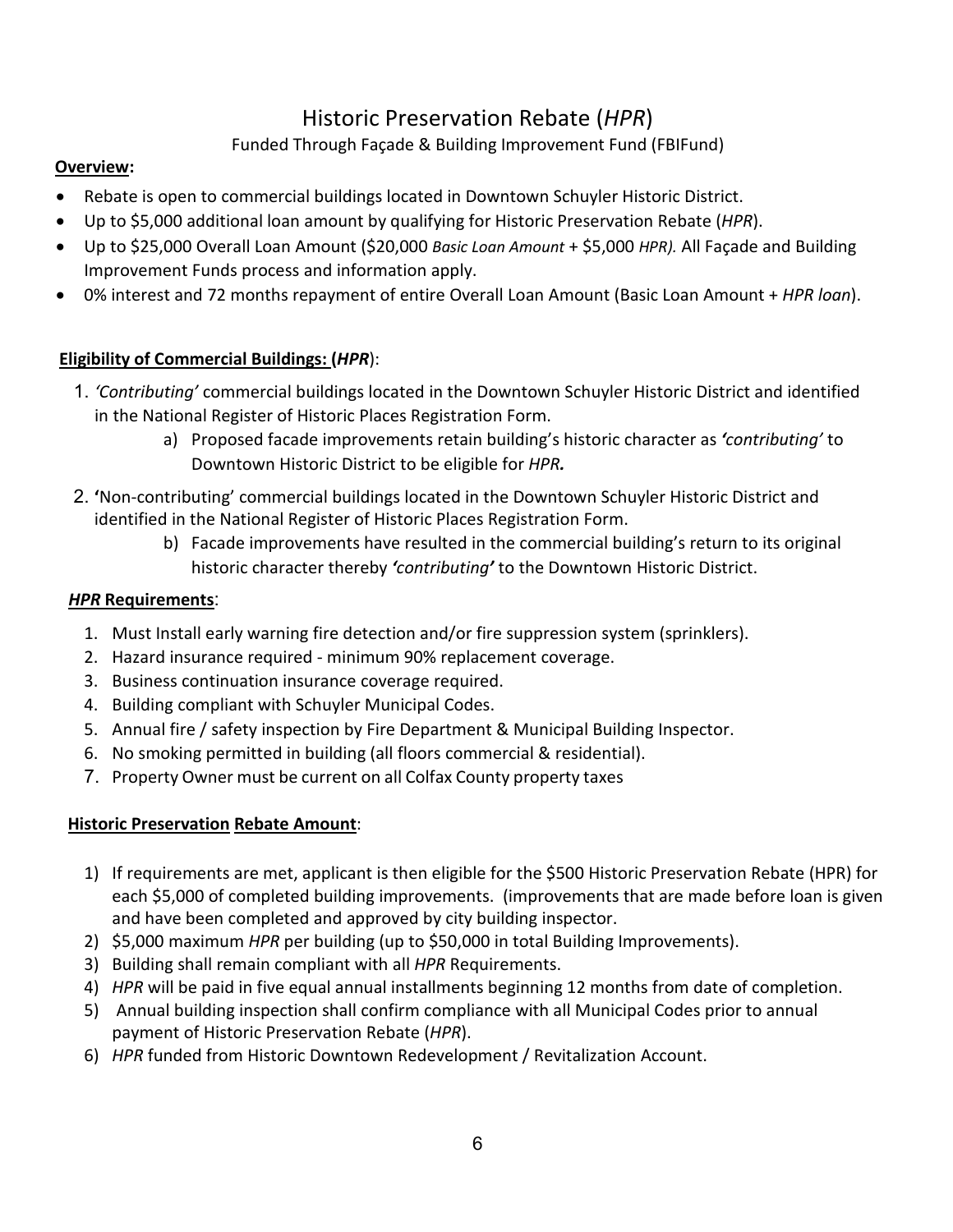**Note:** Failure to comply with all *HPR* **Requirements** (1-7) shall result in the immediate suspension of future *HPR* payments for the remaining years the FBIFund loan is outstanding, and all previous *HPR* payments shall be returned by the Property Owner via repayment of FBIFund loan.

## **Loan Repayment Period**:

• **72 months** repayment of Aggregate Loan Amount by qualifying for *HPR.*

### **Funding** *HPR:*

• The Historic Downtown Revitalization / Redevelopment Account (LB 840) is used to fund *HPR,*  consulting fees and related expenses.

### **Downtown Facade Preservation Committee (FPC)**

 **Purpose**: The Facade Preservation Committee (FPC) shall ensure the downtown's continued listing in the National Register of Historic Places (NRHP) by guiding the preservation of Schuyler's downtown *'contributing'* buildings and its historic structure (Lincoln Highway's brick streets).

### **FPC Responsibilities**:

- 1) **Facade Preservation Committee (FPC)** shall review / evaluate facade building improvements and the impact on retaining downtown's overall historic character.
- 2) **FPC** shall advise and recommend to City Council on matters pertaining to the Downtown Historic District and / or the Historic Preservation Rebate (*HPR*).
- 3) **FPC** shall monitor continuous compliance with all *HPR* **Requirements** prior to recommending to City Council the release of annual *HPR* payment.

#### **FPC Membership**:

**Downtown Facade Preservation Committee** shall be comprised of eight (8) members:

- ~ Three (3) downtown property owners of *'contributing'* buildings appointed by Mayor and approved by City Council for three-year term
- ~ One (1) member of Schuyler Historical Society
- $\sim$  One (1) member of the DRCDC
- ~ One (1) Board Member of the Schuyler Area Chamber of Commerce
- ~ Executive Director of the Schuyler Area Chamber of Commerce
- ~ Economic Development Coordinator (Schuyler Community Development, Inc.)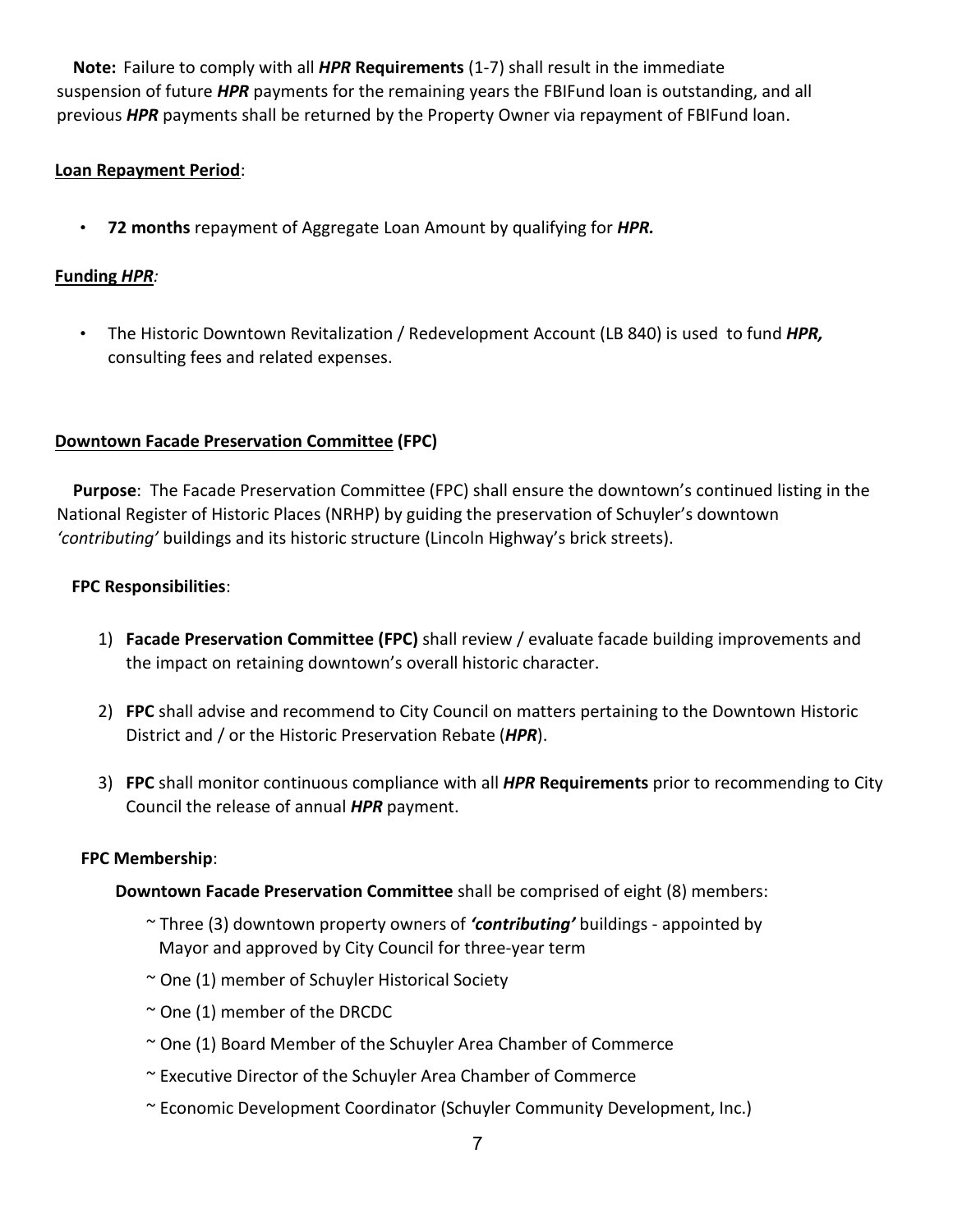#### **Standards** & **Collaboration**:

In accordance with the Secretary of the Interior's '**Standards for Rehabilitation**', **Downtown Facade Preservation Committee** (**FPC**) shall collaborate with State Historical Preservation Office (SHPO), Nebraska Main Street Network and its District Design Charette Service, and select design consultants.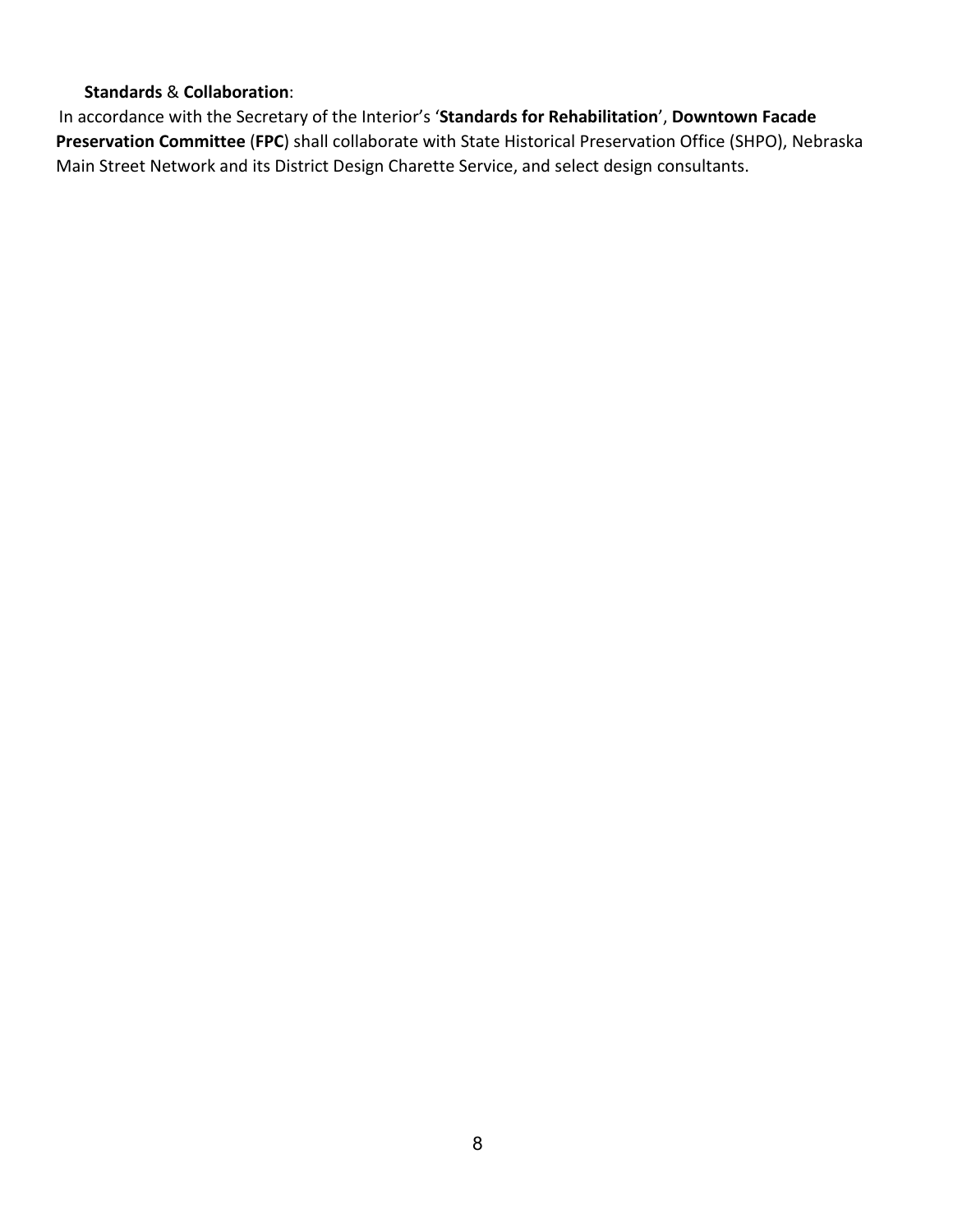## Historic Preservation Rebate (HPR) Facade & Building Improvement Fund ( FBIFund )

Preliminary Application – Aggregate Loan Amount (*HPR*)

*HPR* (provided through the FBIFund) is a 0% interest repayable loan for improvements to commercial buildings located in Downtown Schuyler Historic District. Total Loan Amount per building improvements up to \$25,000 maximum. Borrower required to provide 10% cash match. Loan Processing Fee (title search, Promissory Note, Deed of Trust, legal review) incurred by Borrower and included with loan. Loan repayment is seventy-two (72) monthly installments in even amounts (five-dollar increments). Building Permit fee an out-of-pocket expense to Applicant / Borrower (not included with loan). Hazard Insurance mandatory.

Rebate Amount is \$500 for each \$5,000 of building improvements. Maximum Rebate Amount \$5,000 per building (up to \$50,000 in Total Building Improvements). See *Page 6*

# **Type / Print Legibly**

Rebate Amount (Estimate)  $\sim$  \$

| Name of Applicant:<br>I ast Name<br>First Name                                                                                                                       | <b>Middle Name</b> |        |
|----------------------------------------------------------------------------------------------------------------------------------------------------------------------|--------------------|--------|
| Social Security Number (SSN): _____- - ____- Date of Birth: ____________                                                                                             |                    |        |
|                                                                                                                                                                      |                    |        |
|                                                                                                                                                                      |                    |        |
|                                                                                                                                                                      |                    |        |
|                                                                                                                                                                      |                    |        |
|                                                                                                                                                                      |                    |        |
| Applicant is Owner of Commercial Building requesting FBIFund: Yes / No                                                                                               |                    |        |
| Contributing Building to Historic District: Yes / No                                                                                                                 |                    |        |
| A. Estimated Building Improvement costs (estimate):                                                                                                                  |                    |        |
| B. Fire Detection / Early Warning / Suppression (estimate)<br>C. Loan Processing Fee included with loan (title search, Promissory Note, Deed of Trust, legal review) |                    | 300.00 |
| TOTAL (A+B+C)                                                                                                                                                        | \$                 |        |
|                                                                                                                                                                      |                    |        |
| Office Use Only<br>10% Cash Match (Estimate)<br>Monthly Repayment (Estimate)<br>$\frac{\text{S}}{\text{S}}$                                                          |                    |        |